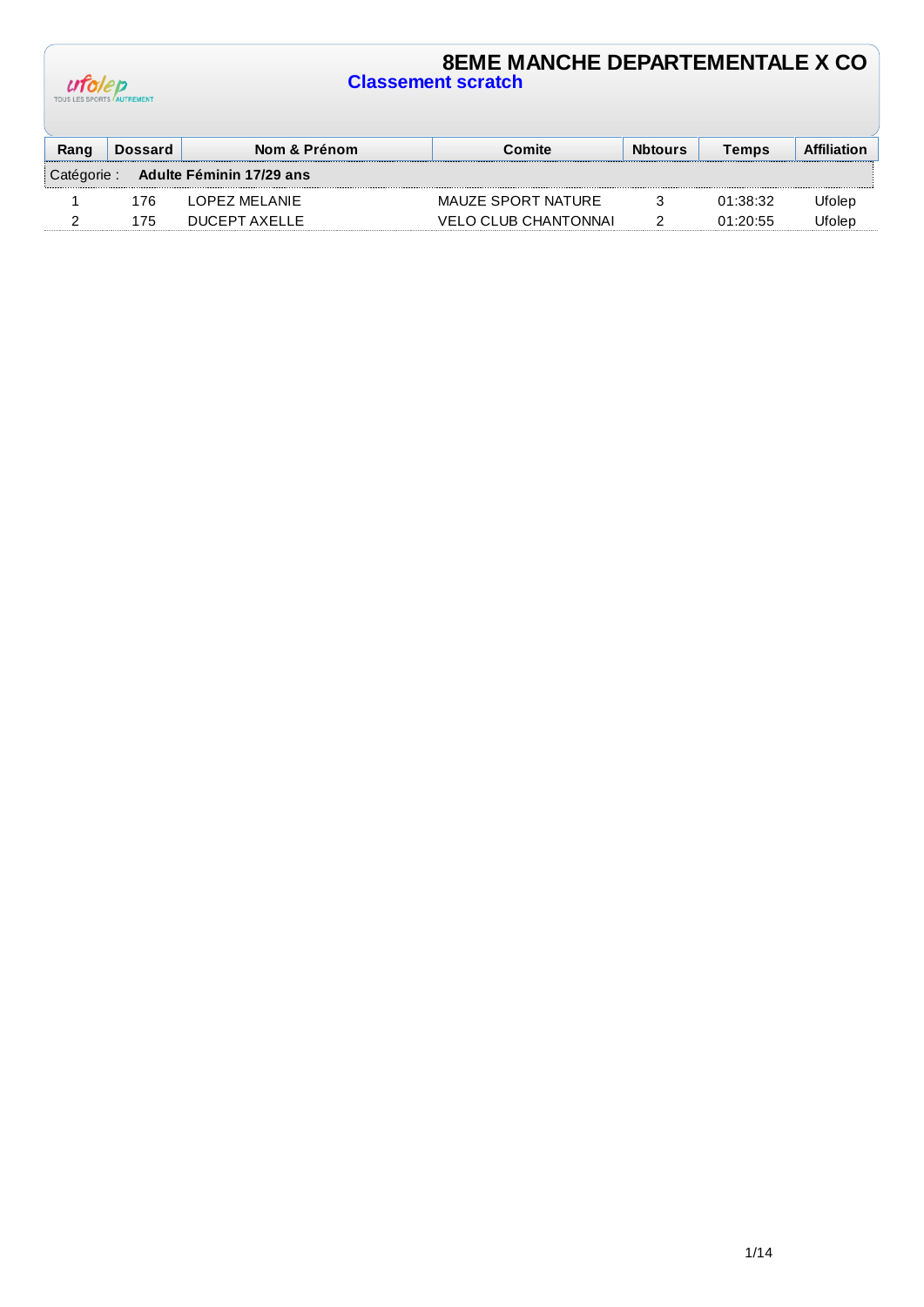|                      | <b>Dossard</b> | Nom & Prénom                    | Comite:                     | <b>Nbtours</b> | Temps    | Affiliation   |
|----------------------|----------------|---------------------------------|-----------------------------|----------------|----------|---------------|
|                      |                |                                 |                             |                |          |               |
| ∣ Catégorie <i>∵</i> |                | <b>Adulte Féminin 30/39 ans</b> |                             |                |          |               |
|                      | 171            | BROCHARD LINDA                  | <b>VELO CLUB CHANTONNAI</b> |                | በ1 16 በ2 | <b>Jfoler</b> |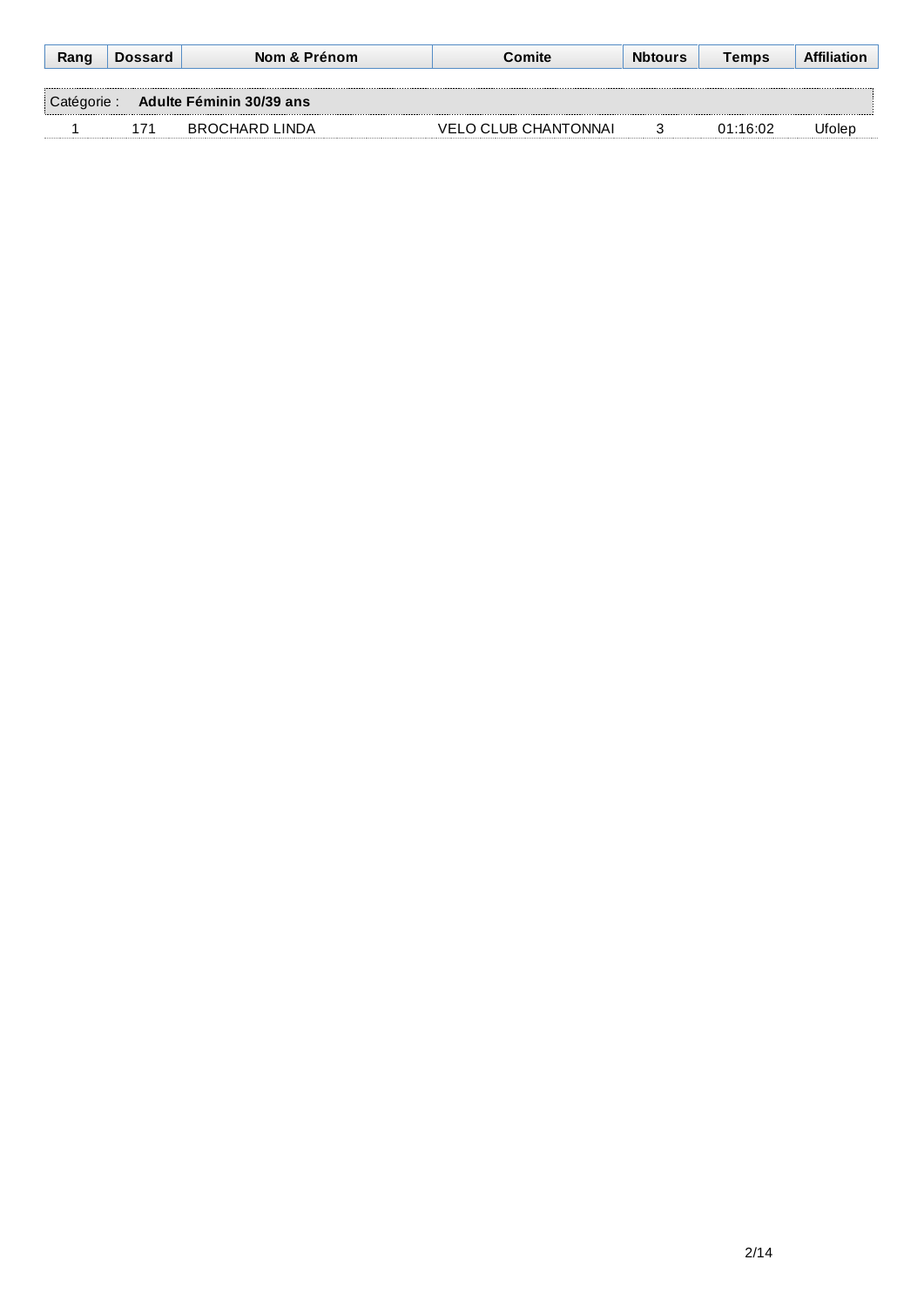| Rang           | <b>Dossard</b> | Nom & Prénom                     | <b>Comite</b>               | <b>Nbtours</b> | <b>Temps</b> | <b>Affiliation</b> |
|----------------|----------------|----------------------------------|-----------------------------|----------------|--------------|--------------------|
|                |                |                                  |                             |                |              |                    |
| Catégorie :    |                | <b>Adulte Masculin 17/19 ans</b> |                             |                |              |                    |
| 1              | 162            | <b>TEXIER THOMAS</b>             | LES SABLES VENDEE CY        | 5              | 01:21:18     | Ufolep             |
| $\overline{2}$ | 142            | <b>CLEMENCEAU ENGUERRAND</b>     | <b>VELO CLUB CHANTONNAI</b> | 5              | 01:24:48     | Ufolep             |
| 3              | 154            | PIVETEAU JULES                   | AIZENAY VELOS SPORTS        | 5              | 01:25:58     | Ufolep             |
| 4              | 141            | <b>AUBIN MAXIME</b>              | AIZENAY VELOS SPORTS        | 5              | 01:28:05     | Ufolep             |
| 5              | 144            | PEQUIN BAPTISTE                  | <b>VELO CLUB CHANTONNAI</b> | 5              | 01:29:03     | Ufolep             |
| 6              | 143            | <b>GIRAUD ANTONIN</b>            | <b>VELO CLUB CHANTONNAI</b> | 5              | 01:31:13     | Ufolep             |
| 7              | 163            | <b>DUBIN NATHAN</b>              | CHAUCHE VTT                 | 5              | 01:32:24     | Ufolep             |
| 8              | 146            | <b>PALLUAS MATHIEU</b>           | <b>VELO CLUB SPORT BAZO</b> | 5              | 01:33:00     | Ufolep             |
| 9              | 161            | <b>VINSON ALAN</b>               | <b>SV FONTENAISIENNE</b>    | 5              | 01:33:23     | Ufolep             |
| 10             | 145            | <b>VRIGNAUD ALLAN</b>            | <b>VTTARDS GARNACHOIS</b>   | 5              | 01:34:04     | Ufolep             |
| 11             | 148            | <b>CORNIC THOMAS</b>             | AIZENAY VELOS SPORTS        | 5              | 01:36:41     | Ufolep             |
| 12             | 151            | <b>BERTON RYAN</b>               | <b>CYCLO CLUB SERIGNE</b>   | 5              | 01:40:20     | Ufolep             |
| 13             | 158            | <b>BLUTEAU ETIENNE</b>           | <b>VELO CLUB CHANTONNAI</b> | 5              | 01:44:40     | Ufolep             |
| 14             | 147            | <b>BOCQUIER PIERRE</b>           | <b>VTTARDS GARNACHOIS</b>   | 5              | 01:46:19     | Ufolep             |
| 15             | 150            | <b>GUEDON MATTEO</b>             | <b>VELO CLUB CHANTONNAI</b> | 4              | 01:26:16     | Ufolep             |
| 16             | 160            | <b>MICHAUD THOMAS</b>            | <b>VTT LA GARNACHE</b>      | 4              | 01:29:36     | Ufolep             |
| 17             | 153            | PROTTEAU NATHAN                  | AIZENAY VELOS SPORTS        | 4              | 01:38:15     | Ufolep             |
| 18             | 159            | POUCLET NICOLAS                  | <b>VELO CLUB DES OLONNE</b> | 4              | 01:52:00     | Ufolep             |
| 19             | 155            | PIPAR THEO                       | AIZENAY VELOS SPORTS        | 3              | 01:03:27     | Ufolep             |
| 20             | 152            | <b>BAPTISTE GREGORY</b>          | SOCIETE VELOCIPEDIQU        | 3              | 01:26:25     | Ufolep             |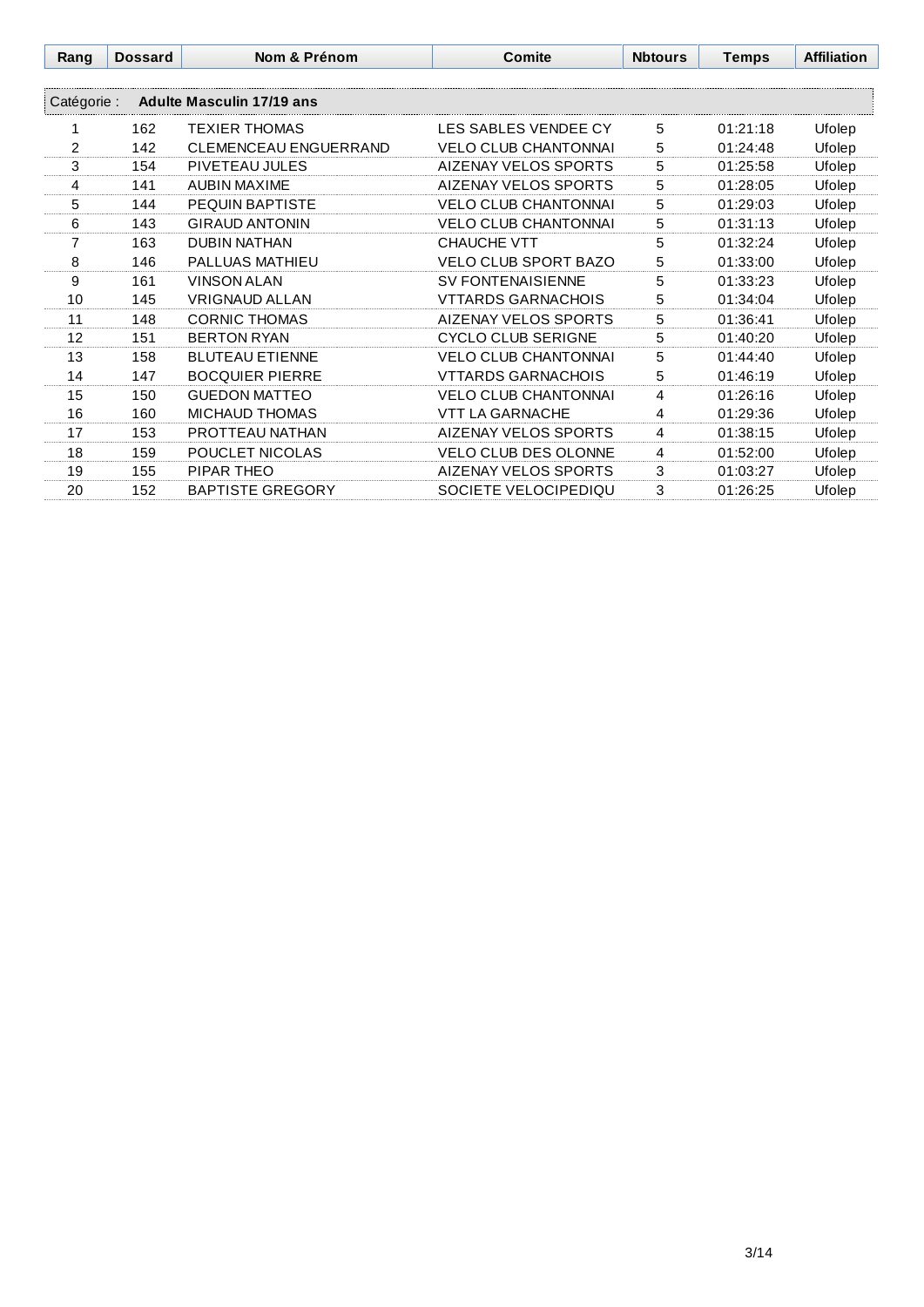| Rang        | <b>Dossard</b> | Nom & Prénom                     | Comite                      | <b>Nbtours</b> | <b>Temps</b> | <b>Affiliation</b> |
|-------------|----------------|----------------------------------|-----------------------------|----------------|--------------|--------------------|
| Catégorie : |                | <b>Adulte Masculin 20/29 ans</b> |                             |                |              |                    |
|             | 38             | <b>GAUDIN GUILLAUME</b>          | <b>VTTARDS GARNACHOIS</b>   | 6              | 01:32:24     | Ufolep             |
| 2           | 39             | <b>GUILBAUD GUILLAUME</b>        | <b>VELO CLUB ESSARTAIS</b>  | 6              | 01:36:36     | Ufolep             |
| 3           | 37             | <b>HAMON KEVIN</b>               | <b>DESTINATION MTB RACE</b> | 6              | 01:37:44     | Ufolep             |
| 4           | 30             | <b>BRIANCEAU SYLVAIN</b>         | <b>VELO CLUB CHANTONNAI</b> | 6              | 01:38:30     | Ufolep             |
| 5           | 32             | CORBINEAU JULIEN                 | ST JEAN DE MONTS VEN        | 6              | 01:40:09     | Ufolep             |
| 6           | 34             | <b>ESCOBAR JULES</b>             | LA ROCHE VENDEE CYCL        | 6              | 01:44:51     | Ufolep             |
|             | 31             | ROCHEREAU HUGO                   | <b>VTTARDS GARNACHOIS</b>   | 5              | 01:34:51     | Ufolep             |
| 8           | 33             | <b>BAUDOUIN LEO</b>              | CYCLO CLUB SERIGNE          | 5              | 01:41:31     | Ufolep             |
| 9           | 35             | <b>TRIPON CHARLES ANTOINE</b>    | <b>VELO CLUB DES OLONNE</b> | 5              | 01:51:33     | Ufolep             |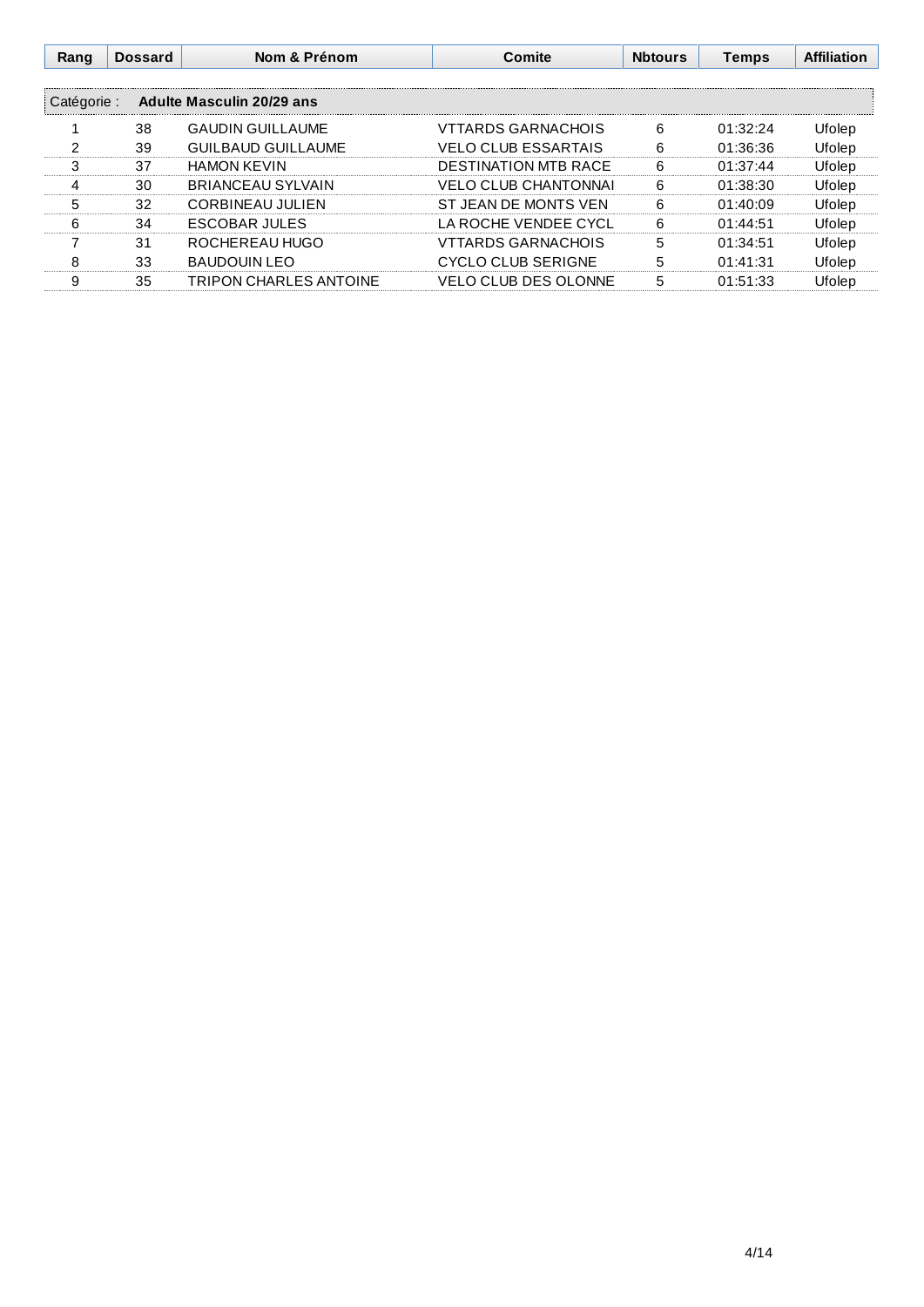| Rang        | <b>Dossard</b> | Nom & Prénom              | <b>Comite</b>               | <b>Nbtours</b> | <b>Temps</b> | <b>Affiliation</b> |
|-------------|----------------|---------------------------|-----------------------------|----------------|--------------|--------------------|
|             |                |                           |                             |                |              |                    |
| Catégorie : |                | Adulte Masculin 30/39 ans |                             |                |              |                    |
|             | 240            | <b>FAUCONNIER DAVID</b>   | LES SABLES VENDEE CY        | 6              | 01:33:19     | Ufolep             |
| 2           | 220            | CHANTREAU JULIEN          | <b>VTTARDS GARNACHOIS</b>   | 6              | 01:33:29     | Ufolep             |
| 3           | 221            | <b>SALAUD TONY</b>        | <b>VTTARDS GARNACHOIS</b>   | 6              | 01:39:22     | Ufolep             |
| 4           | 222            | <b>GOUNORD EMMANUEL</b>   | <b>VELO CLUB CHANTONNAI</b> | 6              | 01:46:36     | Ufolep             |
| 5           | 223            | <b>OIRY ROMAIN</b>        | ST JEAN DE MONTS VEN        | 6              | 01:48:40     | Ufolep             |
| 6           | 227            | <b>RICHARD ANTHONY</b>    | <b>VELO CLUB DES OLONNE</b> | 6              | 01:48:44     | Ufolep             |
| 7           | 224            | <b>BILLET FABIEN</b>      | ST JEAN DE MONTS VEN        | 5              | 01:33:59     | Ufolep             |
| 8           | 239            | SINGEOT GEOFFREY          |                             | 5              | 01:35:52     | Ufolep             |
| 9           | 229            | COËX NAMBOTIN CHARLES     | ST JEAN DE MONTS VEN        | 5              | 01:37:15     | Ufolep             |
| 10          | 233            | <b>GRIS JULIEN</b>        | <b>CHAUCHE VTT</b>          | 5              | 01:38:25     | Ufolep             |
| 11          | 226            | <b>VRIGNON PATRICK</b>    | AIZENAY VELOS SPORTS        | 5              | 01:40:04     | Ufolep             |
| 12          | 232            | <b>MARTIN JULIEN</b>      | <b>CRP POUZAUGES</b>        | 5              | 01:40:25     | Ufolep             |
| 13          | 225            | <b>FRANCOIS MICHAEL</b>   | LES SABLES VENDEE CY        | 5              | 01:41:30     | Ufolep             |
| 14          | 231            | LE BOURGEOIS AXEL         | <b>VELO CLUB DES OLONNE</b> | 5              | 01:41:46     | Ufolep             |
| 15          | 235            | <b>NAULLEAU SIMON</b>     | ST JEAN DE MONTS VEN        | 5              | 01:50:49     | Ufolep             |
| 16          | 230            | DURAND GAËTAN             | <b>VELO CLUB DES OLONNE</b> | 5              | 01:53:57     | Ufolep             |
| 17          | 236            | <b>PETIT VICTOR</b>       | <b>CR POUZAUGES</b>         | 4              | 01:30:49     | Ufolep             |
| 18          | 228            | <b>JAUD SEBASTIEN</b>     | <b>VELO CLUB CHANTONNAI</b> | 3              | 01:34:14     | Ufolep             |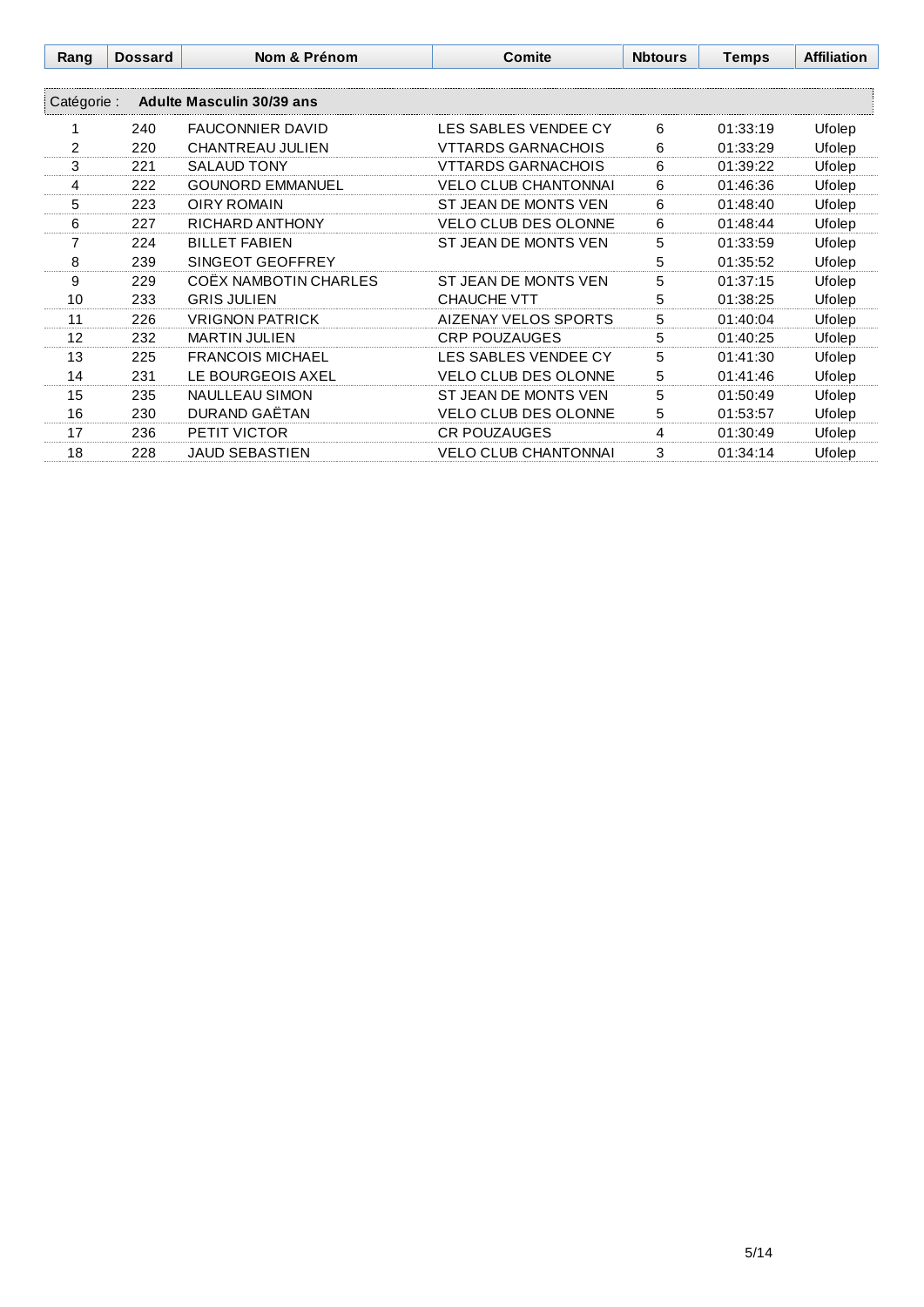| Rang           | <b>Dossard</b> | Nom & Prénom                     | <b>Comite</b>               | <b>Nbtours</b> | <b>Temps</b> | <b>Affiliation</b> |
|----------------|----------------|----------------------------------|-----------------------------|----------------|--------------|--------------------|
|                |                |                                  |                             |                |              |                    |
| Catégorie :    |                | <b>Adulte Masculin 40/49 ans</b> |                             |                |              |                    |
| 1              | 38             | SIRE NICOLAS                     | AIZENAY VELOS SPORTS        | 5              | 01:20:18     | Ufolep             |
| $\overline{2}$ | 33             | <b>BUGEL YVON</b>                | <b>VC CHALLANDAIS</b>       | 5              | 01:27:47     | Ufolep             |
| 3              | 20             | <b>GIRAUD FABIEN</b>             | <b>VELO CLUB CHANTONNAI</b> | 5              | 01:29:10     | Ufolep             |
| 4              | 21             | <b>BONNEAU RAYNALD</b>           | <b>VTTARDS GARNACHOIS</b>   | 5              | 01:29:49     | Ufolep             |
| 5              | 37             | <b>SENECHAL MICKAEL</b>          | ST JEAN DE MONTS VEN        | 5              | 01:33:58     | Ufolep             |
| 6              | 22             | <b>PLAIRE STEVE</b>              | VELO CLUB DES OLONNE        | 5              | 01:38:12     | Ufolep             |
| 7              | 40             | <b>TROCHON BRUNO</b>             | <b>CYCLO CLUB NANTEUILL</b> | 5              | 01:39:11     | Ufolep             |
| 8              | 31             | MOUSSEL ARNAUD                   | <b>VTT COMPIEGNOIS COM</b>  | 5              | 01:39:18     | Ufolep             |
| 9              | 29             | <b>SAUNIER MICHAEL</b>           | LA ROCHE VENDEE CYCL        | 5              | 01:40:37     | Ufolep             |
| 10             | 23             | MASSOT JOHNNY                    | <b>VELO CLUB CHANTONNAI</b> | 5              | 01:41:21     | Ufolep             |
| 11             | 26             | <b>RABILLER FREDDY</b>           | LA ROUE LIBRE SAINT MA      | 5              | 01:42:13     | Ufolep             |
| 12             | 34             | <b>GALL ERWAN</b>                | <b>VTTARDS GARNACHOIS</b>   | 5              | 01:45:24     | Ufolep             |
| 13             | 39             | <b>LEMASSON RUDY</b>             | LA ROCHE VENDEE CYCL        | 5              | 01:50:32     | Ufolep             |
| 14             | 32             | <b>BONNEAU MICKAEL</b>           | LSVC                        | 4              | 01:30:16     | Ufolep             |
| 15             | 27             | <b>GAGNEUX ERIC</b>              | <b>VELO CLUB CHANTONNAI</b> | 4              | 01:31:08     | Ufolep             |
| 16             | 35             | <b>JOLY LUDOVIC</b>              | CHAUCHE VTT                 | 4              | 01:34:21     | Ufolep             |
| 17             | 36             | PIVETEAU EMMANUEL                | <b>CHAUCHE VTT</b>          | 4              | 01:47:40     | Ufolep             |
| 18             | 30             | <b>GABORIT STEVE</b>             | <b>CYCLO STE VERGEOIS</b>   | 3              | 00:59:30     | Ufolep             |
| 19             | 28             | POUVREAU GILDAS                  | VELO CLUB DES OLONNE        | 3              | 01:43:24     | Ufolep             |
| 20             | 25             | <b>BLANCHARD STÉPHANE</b>        | LA ROCHE VENDEE CYCL        | 1              | 00:24:57     | Ufolep             |
| 21             | 24             | <b>BAPTISTE YANN</b>             | SOCIETE VELOCIPEDIQU        | 1              | 00:34:36     | Ufolep             |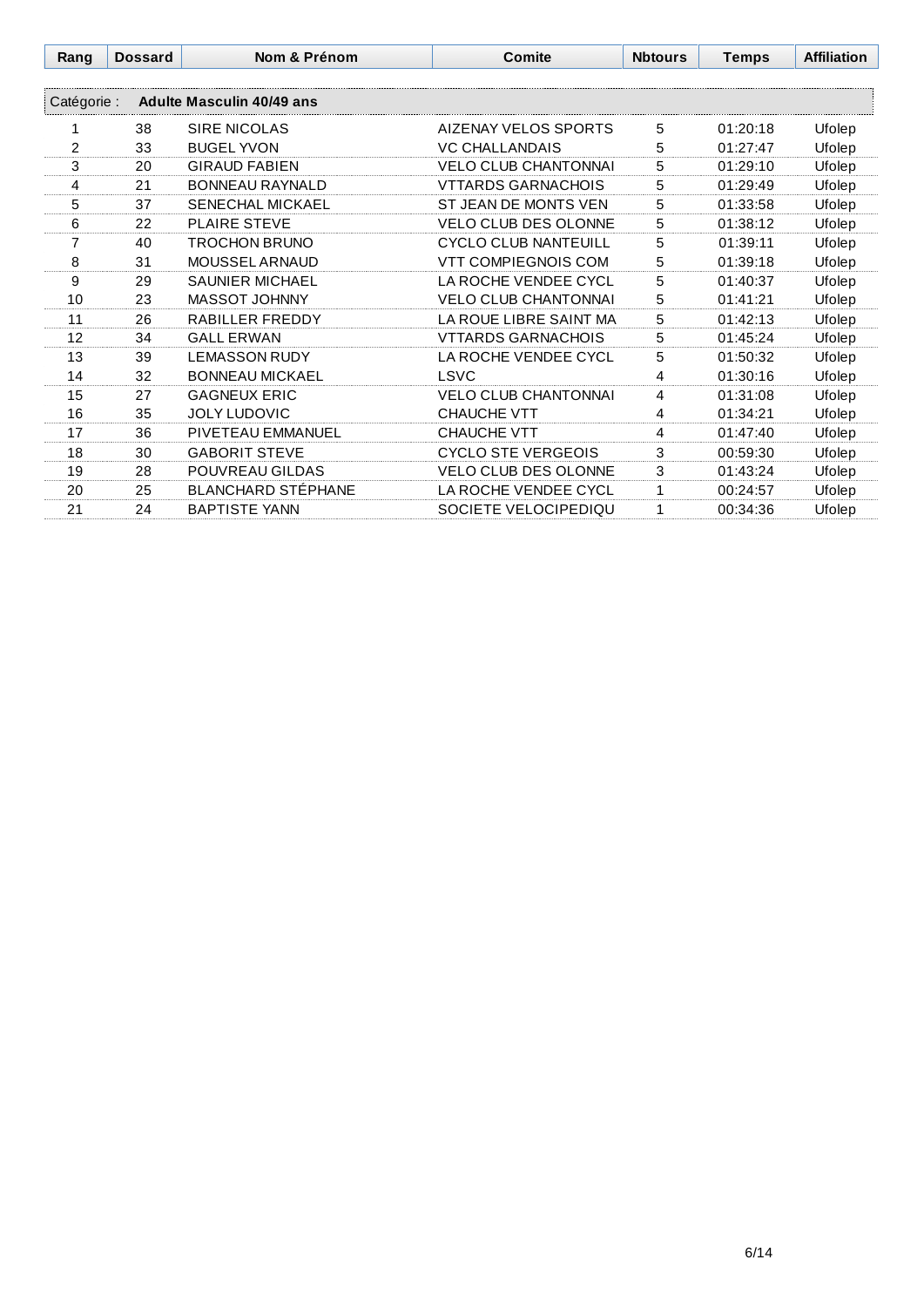| Rang        | <b>Dossard</b> | Nom & Prénom               | Comite                      | <b>Nbtours</b> | <b>Temps</b> | <b>Affiliation</b> |
|-------------|----------------|----------------------------|-----------------------------|----------------|--------------|--------------------|
| Catégorie : |                | Adulte Masculin 50/59 ans  |                             |                |              |                    |
|             | 72             | <b>GABORIT OLIVIER</b>     | ST JEAN DE MONTS VEN        | 4              | 01:14:30     | Ufolep             |
| 2           | 71             | <b>LORTIE DENIS</b>        | ST JEAN DE MONTS VEN        | 4              | 01:16:25     | Ufolep             |
| 3           | 73             | <b>CHANAL CHRISTOPHE</b>   | AIZENAY VELOS SPORTS        | 4              | 01:19:30     | Ufolep             |
| 4           | 85             | AUDGER GILLES              | <b>CYCLO CLUB NANTEUIL</b>  | 4              | 01:21:40     | Ufolep             |
| 5           | 77             | DAUTEL LAURENT             | <b>VELO CLUB DES OLONNE</b> | 4              | 01:22:08     | Ufolep             |
| 6           | 84             | <b>JEANNEAU CHRISTOPHE</b> | <b>MAUZE SPORT NATURE</b>   | 4              | 01:24:14     | Ufolep             |
|             | 86             | <b>GUILLET JEAN PIERRE</b> | LES SABLES VENDEE CY        | 4              | 01:25:04     | Ufolep             |
| 8           | 75             | <b>ESCOBAR PIERRE</b>      | LA ROCHE VENDEE CYCL        | 4              | 01:28:08     | Ufolep             |
| 9           | 76             | <b>BOURDEAU ERIC</b>       | <b>VELO CLUB CHANTONNAI</b> | 4              | 01:31:00     | Ufolep             |
| 10          | 81             | <b>JAGUENEAU TONY</b>      | LA ROCHE VENDEE CYCL        | 4              | 01:36:06     | Ufolep             |
| 11          | 87             | SOULARD STÉPHANE           | <b>VELO CLUB SPORT BAZO</b> | 3              | 01:12:01     | Ufolep             |
| 12          | 78             | <b>CORNUAT CLEMENT</b>     | <b>VELO CLUB DES OLONNE</b> | 3              | 01:19:46     | Ufolep             |
| 13          | 83             | <b>ILLIAQUER FABRICE</b>   | <b>VELO CLUB DES OLONNE</b> | 3              | 01:26:12     | Ufolep             |
| 14          | 88             | <b>PALLUAS FREDERIC</b>    | VELO CLUB SPORT BAZO        | 2              | 00:47:39     | Ufolep             |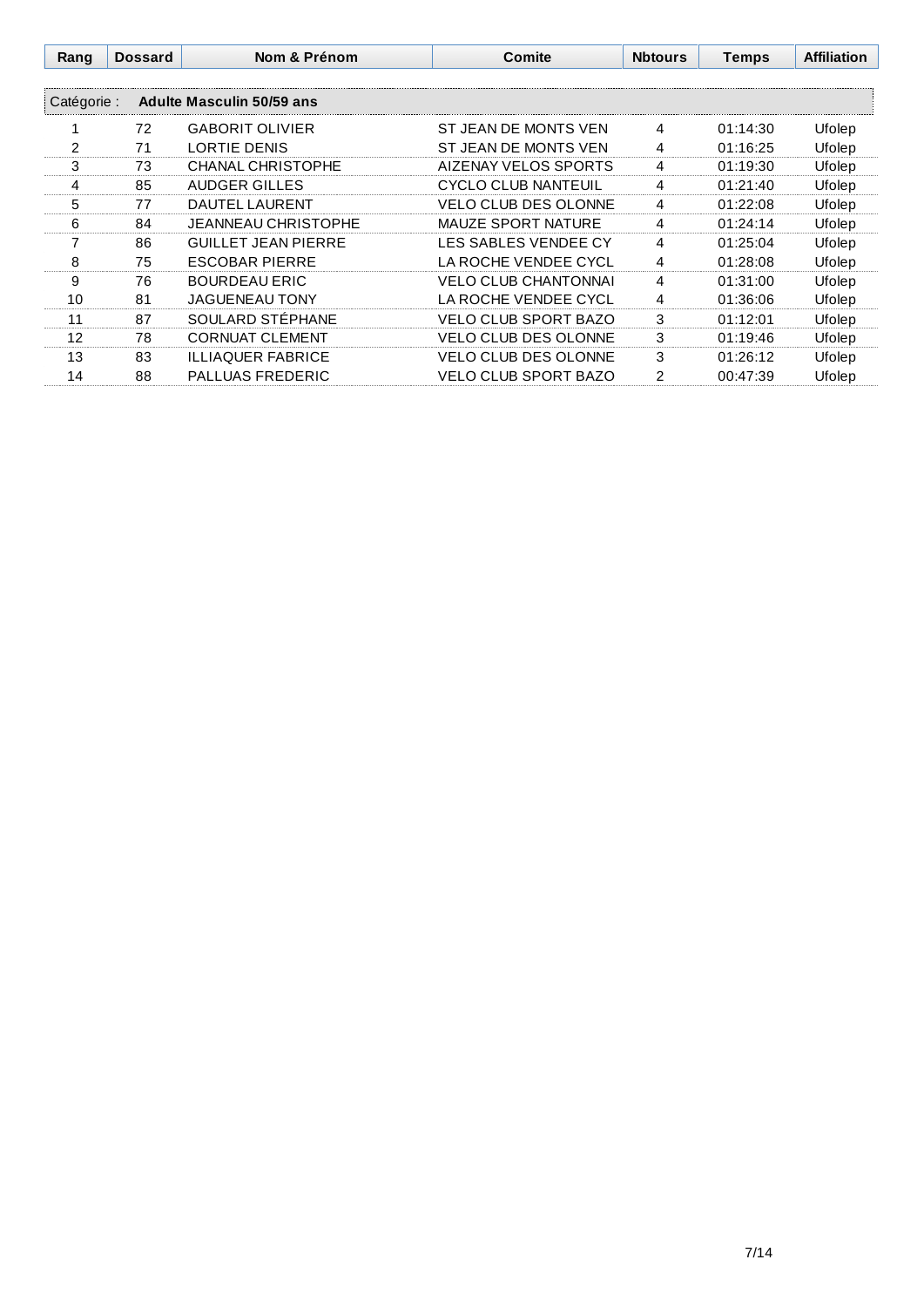| Rang        | <b>Dossard</b> | Nom & Prénom                   | Comite                       | <b>Nbtours</b> | <b>Temps</b> | <b>Affiliation</b> |
|-------------|----------------|--------------------------------|------------------------------|----------------|--------------|--------------------|
|             |                |                                |                              |                |              |                    |
| Catégorie : |                | Adulte Masculin 60 ans et plus |                              |                |              |                    |
|             | 158            | <b>FAVREAU YVES</b>            | LES SABLES VENDEE CY         | 4              | 01:21:53     | Ufolep             |
| 2           | 151            | <b>MANDRET PAUL</b>            | AIZENAY VELOS SPORTS         | 4              | 01:24:54     | Ufolep             |
| 3           | 154            | <b>VALLEE JEAN LOUIS</b>       | <b>VELO CLUB DES OLONNE</b>  | 4              | 01:29:24     | Ufolep             |
| 4           | 155            | LANDRIN JEAN                   | LES SABLES VENDEE CY         | 4              | 01:30:06     | Ufolep             |
| 5           | 160            | <b>GIRARD JEAN LUC</b>         | <b>TEAM CYCLISTE LE CHAT</b> | 4              | 01:36:03     | Ufolep             |
| 6           | 156            | SIRET CHRISTIAN                | <b>VELO CLUB CHANTONNAI</b>  | 4              | 01:45:46     | Ufolep             |
|             | 153            | PIERRE-ALEXIS PATRICE          | <b>VELO CLUB CHANTONNAI</b>  | 4              | 01:47:04     | Ufolep             |
| 8           | 162            | <b>HUET HUBERT</b>             | <b>VELO CLUB CHANTONNAI</b>  | 3              | 01:42:31     | Ufolep             |
| 9           | 161            | COULON JEAN CLAUDE             | A.S.C.L. HOPITAL NIORT       | 2              | 00:47:04     | Ufolep             |
| 10          | 159            | <b>SIRE BERNARD</b>            | <b>VELO CLUB CHANTONNAI</b>  | 2              | 01:14:14     | Ufolep             |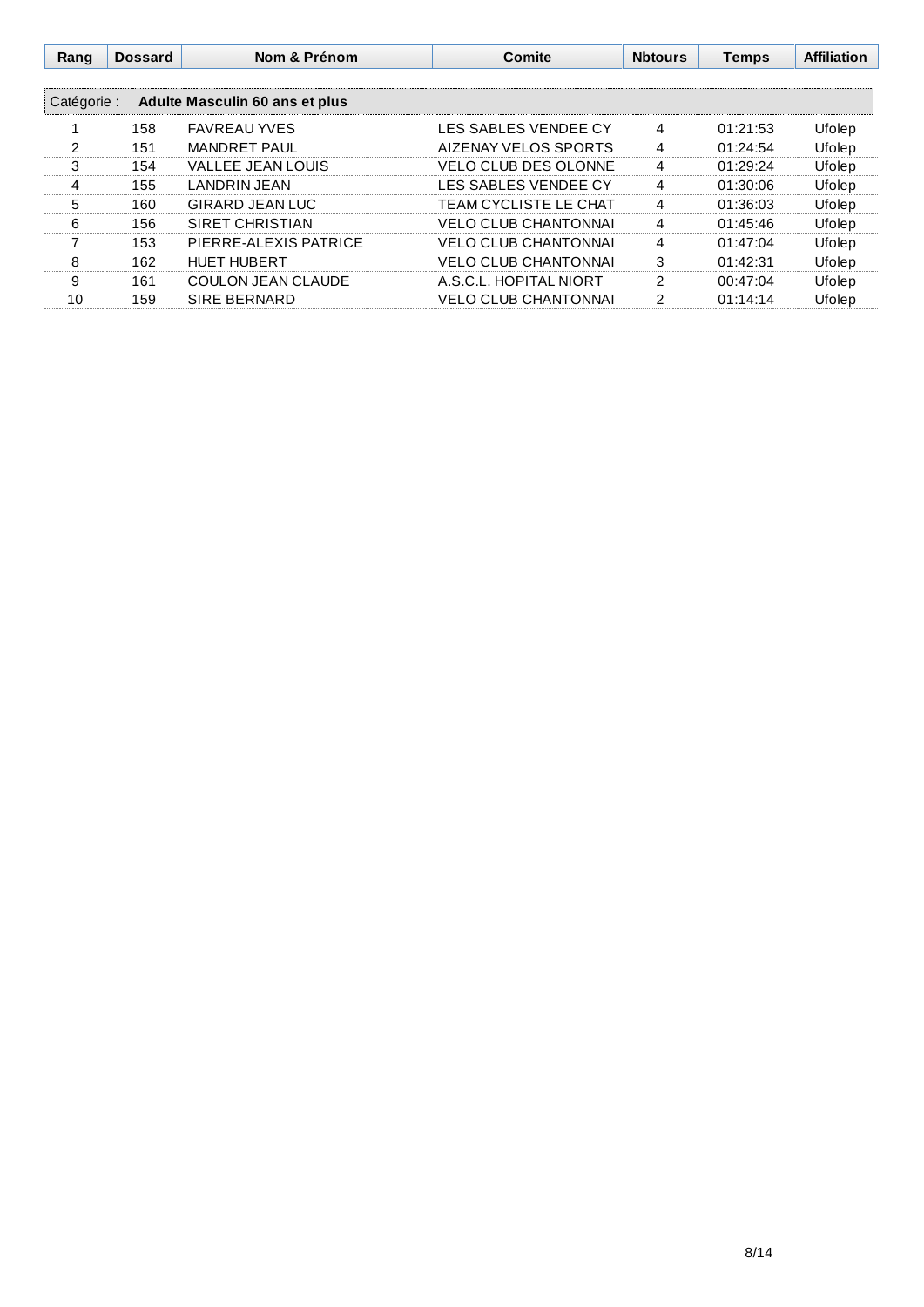| Rang        | <b>Dossard</b> | Nom & Prénom            | Comite                    | <b>Nbtours</b> | Temps    | <b>Affiliation</b> |
|-------------|----------------|-------------------------|---------------------------|----------------|----------|--------------------|
|             |                |                         |                           |                |          |                    |
| Catégorie : |                | Jeune Féminin 13/14 ans |                           |                |          |                    |
|             | 188            | AUDRAIN LUDIVINE        | <b>VTTARDS GARNACHOIS</b> |                | 00:46:05 | Jfoler             |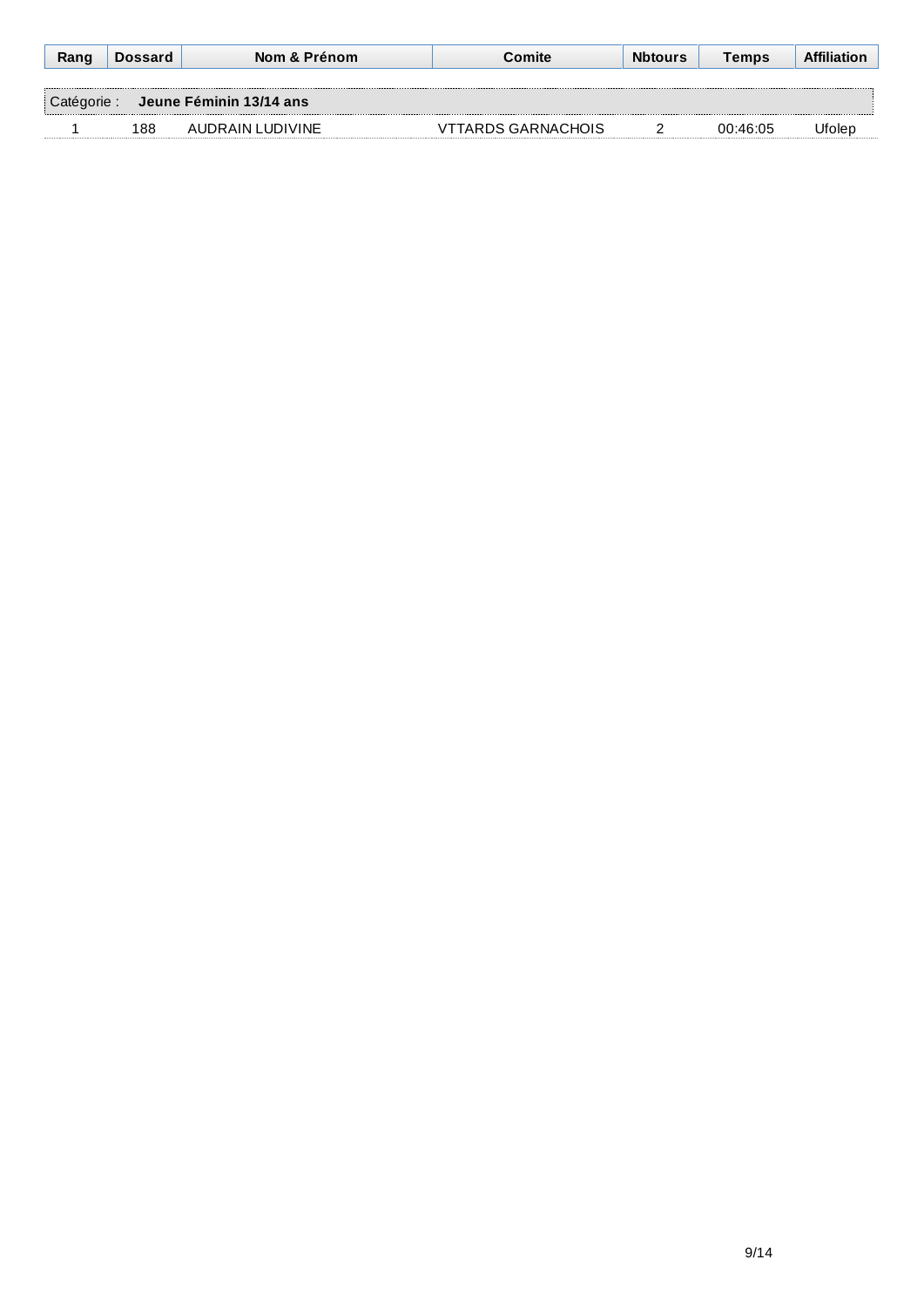| Rang | <b>Dossard</b> | Nom & Prénom              | Comite                 | <b>N</b> btours | Temps    | <b>Affiliation</b> |
|------|----------------|---------------------------|------------------------|-----------------|----------|--------------------|
|      |                |                           |                        |                 |          |                    |
|      |                | Jeune Féminin 15/16 ans   |                        |                 |          |                    |
|      | 184            | <b>BONNEAU PRISCILLIA</b> | LSVC                   |                 | 01:04:46 | Jfolep             |
|      | 183            | MINET LOANE               | LA ROUF LIBRE SAINT MA |                 | 01.08.41 | Ufolen             |
|      | 181            | CHOQUET ALEXIA            | AIZENAY VELOS SPORTS   |                 | 01:14:27 | Jfolep             |
|      | 182            | BONNAUD LILI-ROSE         | AIZENAY VELOS SPORTS   |                 | 01.19.39 | Jfolen             |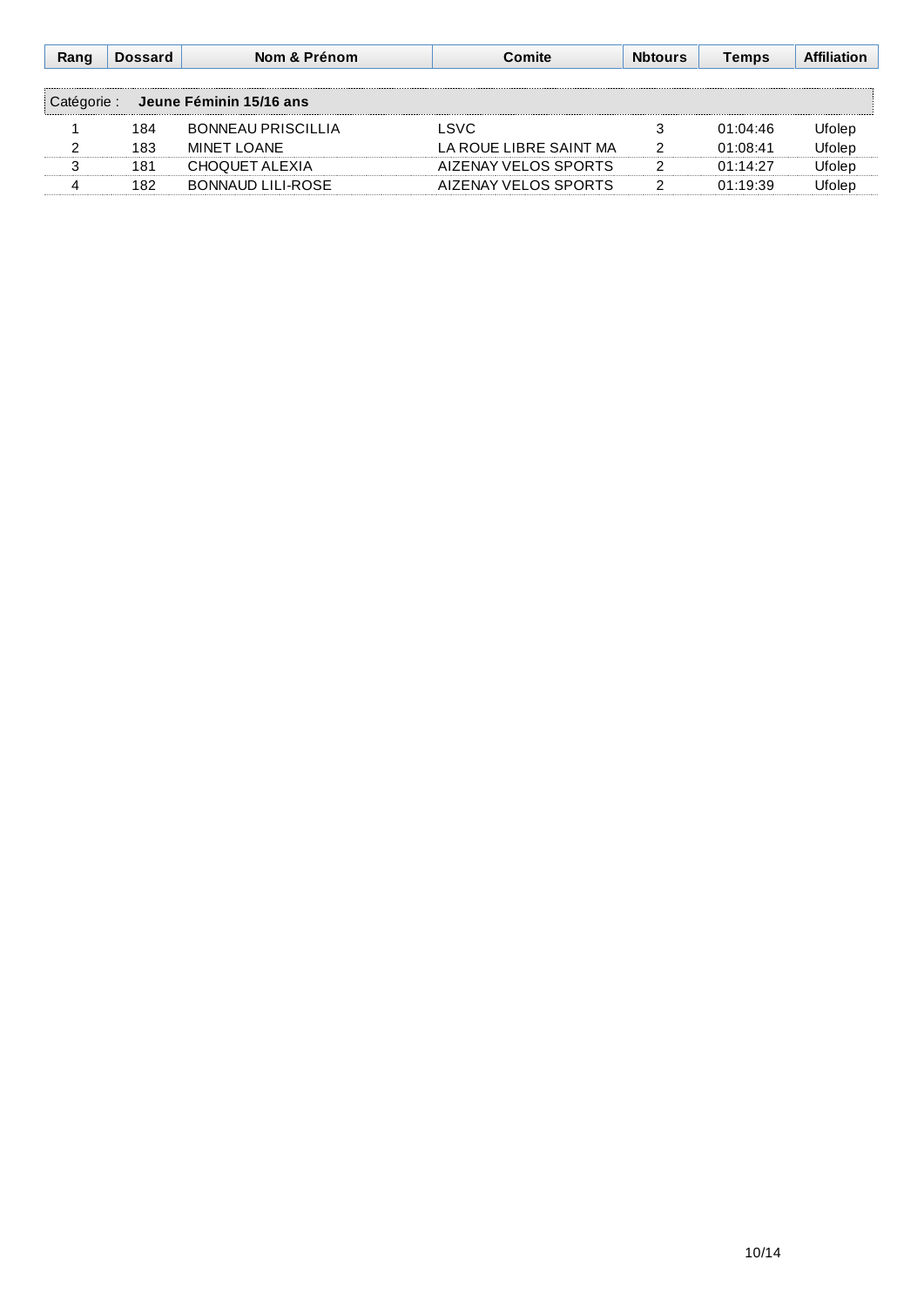| Rang           | <b>Dossard</b> | Nom & Prénom             | <b>Comite</b>               | <b>Nbtours</b> | <b>Temps</b> | <b>Affiliation</b> |
|----------------|----------------|--------------------------|-----------------------------|----------------|--------------|--------------------|
|                |                |                          |                             |                |              |                    |
| Catégorie :    |                | Jeune Masculin 13/14 ans |                             |                |              |                    |
| 1              | 112            | <b>PLAIRE NOLANE</b>     | <b>VELO CLUB DES OLONNE</b> | 2              | 00:38:16     | Ufolep             |
| $\overline{2}$ | 111            | <b>VENDE FLAVIO</b>      | <b>VELO CLUB CHANTONNAI</b> | 2              | 00:38:49     | Ufolep             |
| 3              | 113            | <b>GUICHETEAU ALLAN</b>  | <b>VELO CLUB CHANTONNAI</b> | $\mathfrak{p}$ | 00:39:06     | Ufolep             |
| $\overline{4}$ | 135            | PIVETEAU ROMAIN          | <b>CHAUCHE VTT</b>          | $\overline{2}$ | 00:39:11     | Ufolep             |
| 5              | 134            | <b>MARTINEAU LILIAN</b>  | <b>CHAUCHE VTT</b>          | $\overline{2}$ | 00:40:06     | Ufolep             |
| 6              | 115            | <b>JOBARD DANY</b>       | <b>VELO CLUB CHANTONNAI</b> | $\overline{2}$ | 00:40:16     | Ufolep             |
| $\overline{7}$ | 114            | <b>REMAUD ALEXIS</b>     | <b>AIZENAY VELOS SPORTS</b> | $\overline{2}$ | 00:41:53     | Ufolep             |
| 8              | 137            | <b>TERNET EVAN</b>       | <b>VELO CLUB CHANTONNAI</b> | $\overline{2}$ | 00:44:49     | Ufolep             |
| 9              | 128            | <b>CAILLE ISAAC</b>      | <b>MONTAIGU</b>             | $\overline{2}$ | 00:46:10     | Ufolep             |
| 10             | 119            | PEDASE JORDAN            | <b>VELO CLUB DES OLONNE</b> | $\overline{2}$ | 00:47:02     | Ufolep             |
| 11             | 116            | <b>BLANCHARD ANTONIN</b> | LA ROCHE VENDEE CYCL        | $\overline{2}$ | 00:47:30     | Ufolep             |
| 12             | 131            | <b>GABORIT SULLIVAN</b>  | <b>CYCLO STE VERGEOIS</b>   | $\overline{2}$ | 00:48:18     | Ufolep             |
| 13             | 133            | <b>GRELET GEOFFREY</b>   | AIZENAY VELOS SPORTS        | $\overline{2}$ | 00:48:38     | Ufolep             |
| 14             | 123            | <b>GUERIN TONY</b>       | LA ROUE LIBRE SAINT MA      | $\overline{2}$ | 00:49:43     | Ufolep             |
| 15             | 138            | <b>MOUILLE EVAN</b>      | <b>VC CHALLANDAIS</b>       | $\overline{2}$ | 00:50:22     | Ufolep             |
| 16             | 122            | <b>MICHENAUD NAEL</b>    | <b>VELO CLUB CHANTONNAI</b> | $\overline{2}$ | 00:51:10     | Ufolep             |
| 17             | 118            | <b>CHOQUET TRISTAN</b>   | AIZENAY VELOS SPORTS        | $\overline{2}$ | 00:51:29     | Ufolep             |
| 18             | 117            | <b>MALARD LOUIS</b>      | AIZENAY VELOS SPORTS        | $\overline{2}$ | 00:52:33     | Ufolep             |
| 19             | 121            | <b>GALL EWEN</b>         | <b>VTTARDS GARNACHOIS</b>   | $\overline{2}$ | 00:53:55     | Ufolep             |
| 20             | 132            | <b>RICHARD DANNY</b>     | AIZENAY VELOS SPORTS        | $\overline{2}$ | 00:57:04     | Ufolep             |
| 21             | 125            | <b>BUSSEROLLES PAUL</b>  | LA ROUE LIBRE SAINT MA      | $\overline{2}$ | 00:58:36     | Ufolep             |
| 22             | 124            | RABAUD KENNY             | <b>AIZENAY VELOS SPORTS</b> | $\overline{2}$ | 01:01:00     | Ufolep             |
| 23             | 139            | <b>METAY NATHANAEL</b>   | <b>VELO CLUB SPORT BAZO</b> | $\overline{2}$ | 01:13:57     | Ufolep             |
| 24             | 126            | <b>TURCOT ELIAS</b>      | AIZENAY VELOS SPORTS        | 1              | 00:32:38     | Ufolep             |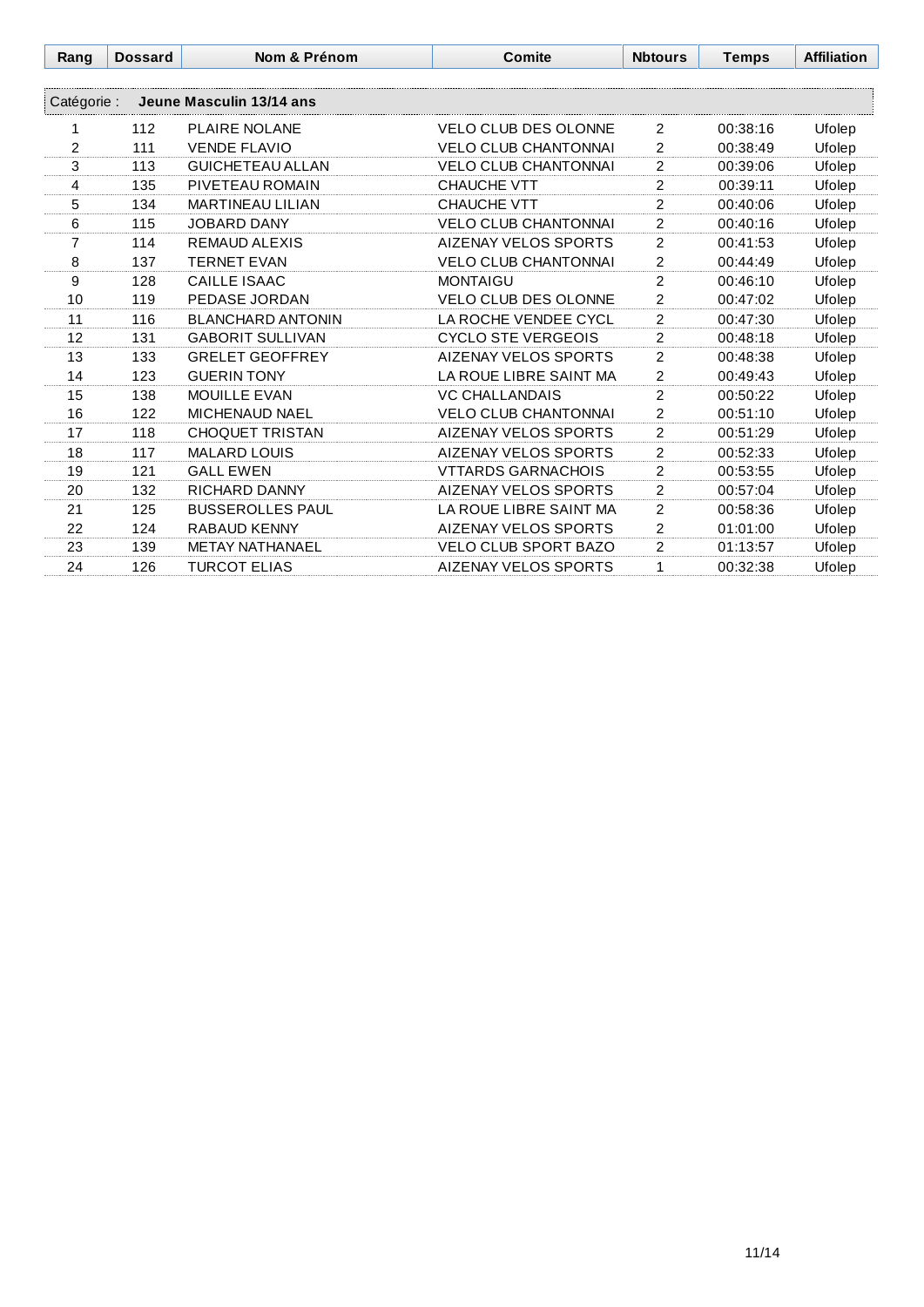| Rang        | <b>Dossard</b> | Nom & Prénom                    | Comite                      | <b>N</b> btours | <b>Temps</b> | <b>Affiliation</b> |
|-------------|----------------|---------------------------------|-----------------------------|-----------------|--------------|--------------------|
|             |                |                                 |                             |                 |              |                    |
| Catégorie : |                | Jeune Masculin 15/16 ans        |                             |                 |              |                    |
|             | 88             | MARTINEAU NOLAN.                | VTTARDS GARNACHOIS          | 3               | 00:49:48     | Ufolep             |
| 2           | 80             | <b>JOBARD AIME</b>              | <b>VELO CLUB CHANTONNAI</b> | 3               | 00:50:48     | Ufolep             |
| 3           | 97             | <b>ALLAIRE CHARLY</b>           | <b>AIZENAY VELOS SPORTS</b> | 3               | 00:51:00     | Ufolep             |
| 4           | 95             | <b>BERRANGER CLEMENT</b>        | <b>VELO CLUB CHANTONNAI</b> | 3               | 00:54:59     | Ufolep             |
| 5           | 99             | <b>SAUVAGET MAEL</b>            | <b>CHAUCHE VTTT</b>         | 3               | 00:55:06     | Ufolep             |
| 6           | 83             | <b>GREAUD FABIEN</b>            | <b>AIZENAY VELOS SPORTS</b> | 3               | 00:55:11     | Ufolep             |
| 7           | 96             | <b>BEAUFRETON PIERROT</b>       | <b>VS CLISSON</b>           | 3               | 00:56:43     | Ufolep             |
| 8           | 84             | RONSIN ARNO                     | VTTARDS GARNACHOIS          | 3               | 00:59:15     | Ufolep             |
| 9           | 86             | ERITEAU LUCAS                   | SOCIETE VELOCIPEDIQU        | 3               | 01:01:50     | Ufolep             |
| 10          | 98             | <b>NEAU ARTHUR</b>              | <b>CHAUCHE VTT</b>          | 3               | 01:04:38     | Ufolep             |
| 11          | 81             | ALBERT ENZO                     | <b>AIZENAY VELOS SPORTS</b> | 3               | 01:05:00     | Ufolep             |
| 12          | 82             | <b>BLAY NOAH</b>                | <b>VELO CLUB DES OLONNE</b> | 3               | 01:06:35     | Ufolep             |
| 13          | 91             | <b>BERTON MAXIME</b>            | SOCIETE VELOCIPEDIQU        | 3               | 01:12:46     | Ufolep             |
| 14          | 100            | ALETRU ELIOT                    | SOCIETE VELOCIPEDIQU        | 3               | 01:12:49     | Ufolep             |
| 15          | 89             | <b>CADOR BRYAN</b>              | <b>VELO CLUB CHANTONNAI</b> | $\overline{c}$  | 00:51:16     | Ufolep             |
| 16          | 87             | <b>MACE NICOLAS</b>             | <b>VELO CLUB CHANTONNAI</b> | $\overline{2}$  | 00:52:40     | Ufolep             |
| 17          | 85             | <b>CLEMENCON TRISTAN</b>        | <b>VELO CLUB DES OLONNE</b> | $\overline{2}$  | 00:52:42     | Ufolep             |
| 18          | 101            | <b>BIRE AXEL</b>                | <b>VELO CLUB SPORT BAZO</b> | $\overline{2}$  | 00:55:45     | Ufolep             |
| 19          | 103            | <b>LETANNEUR CLEMENT</b>        | <b>VELO CLUB MONTAIGU</b>   | $\overline{2}$  | 00:55:51     | Ufolep             |
| 20          | 102            | <b>GUILLEMOT GUERIN MAXENCE</b> | <b>VELO CLUB DES OLONNE</b> | $\overline{c}$  | 00:56:24     | Ufolep             |
| 21          | 90             | L'HUILLIER LUCKAS               | <b>VELO CLUB DES OLONNE</b> | $\overline{c}$  | 01:15:00     | Ufolep             |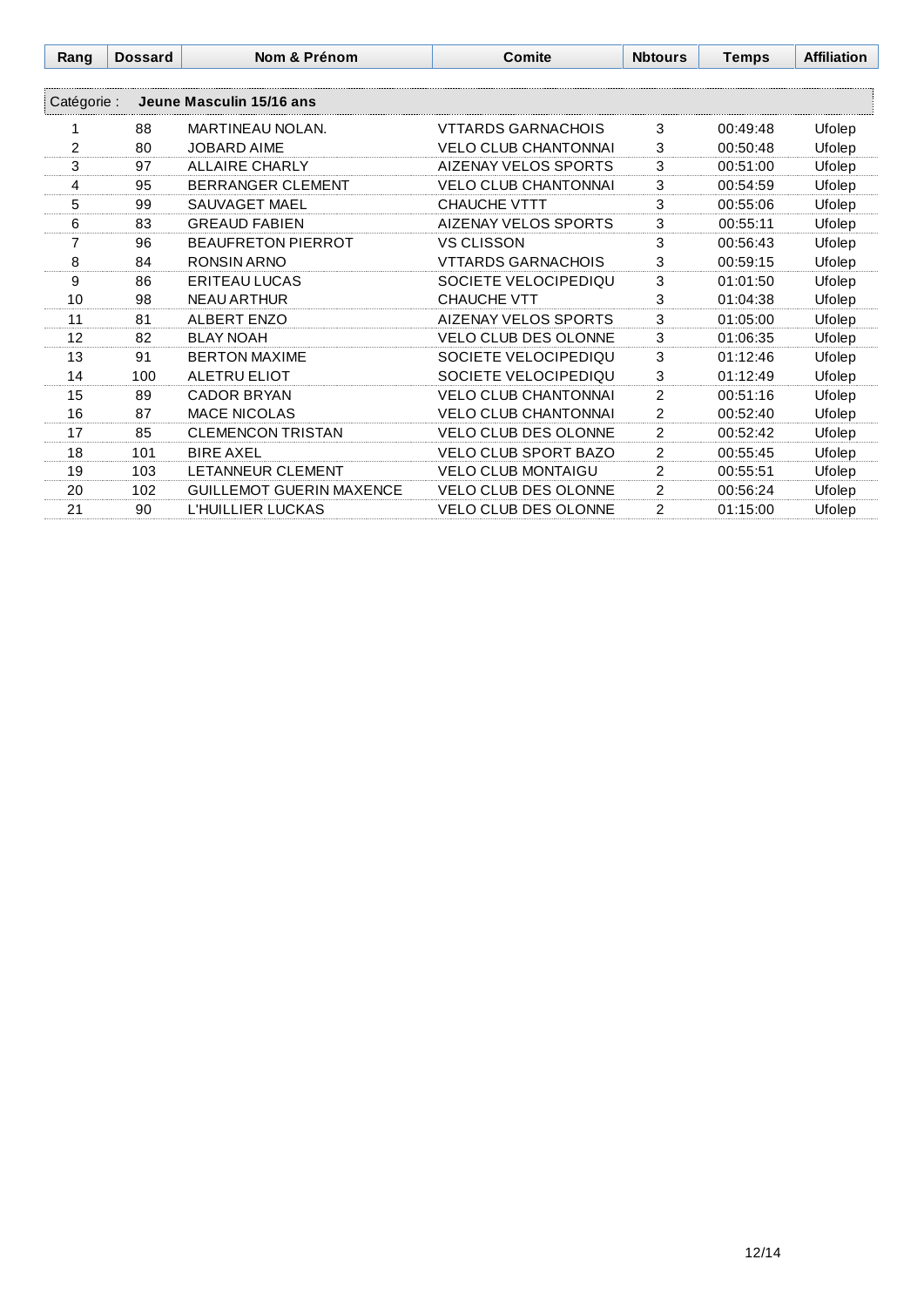| Rang        | <b>Dossard</b> | Nom & Prénom                               | Comite                      | <b>Nbtours</b> | <b>Temps</b> | <b>Affiliation</b> |
|-------------|----------------|--------------------------------------------|-----------------------------|----------------|--------------|--------------------|
| Catégorie : | Tandem         |                                            |                             |                |              |                    |
|             | 304            | JEANNEAU SONIA.                            | MAUZE SPORT NATURE          | 3              | 01:10:49     | Ufolep             |
|             | 300            | CHARBONNEAU XAVIER ET<br><b>ISABELLE</b>   | SOCIETE SPORTIVE NIEU       | 3              | 01:16:34     | Ufolep             |
| 3           | 303            | SIRE ANTHONY ET GROUSSIN<br><b>VINCENT</b> | <b>VTTARDS GARNACHOIS</b>   | 3              | 01:23:26     | Ufolep             |
|             | 301            | POUCLET GILLES ET DUBOIS<br>VERONIQUE      | <b>VELO CLUB DES OLONNE</b> | 3              | 01:29:37     | Ufolep             |
|             | 302            | RICHARD SÉBASTIEN ET<br><b>VIRGINIE</b>    | LA ROUE LIBRE SAINT MA      | 3              | 01:36:33     | <b>Holep</b>       |